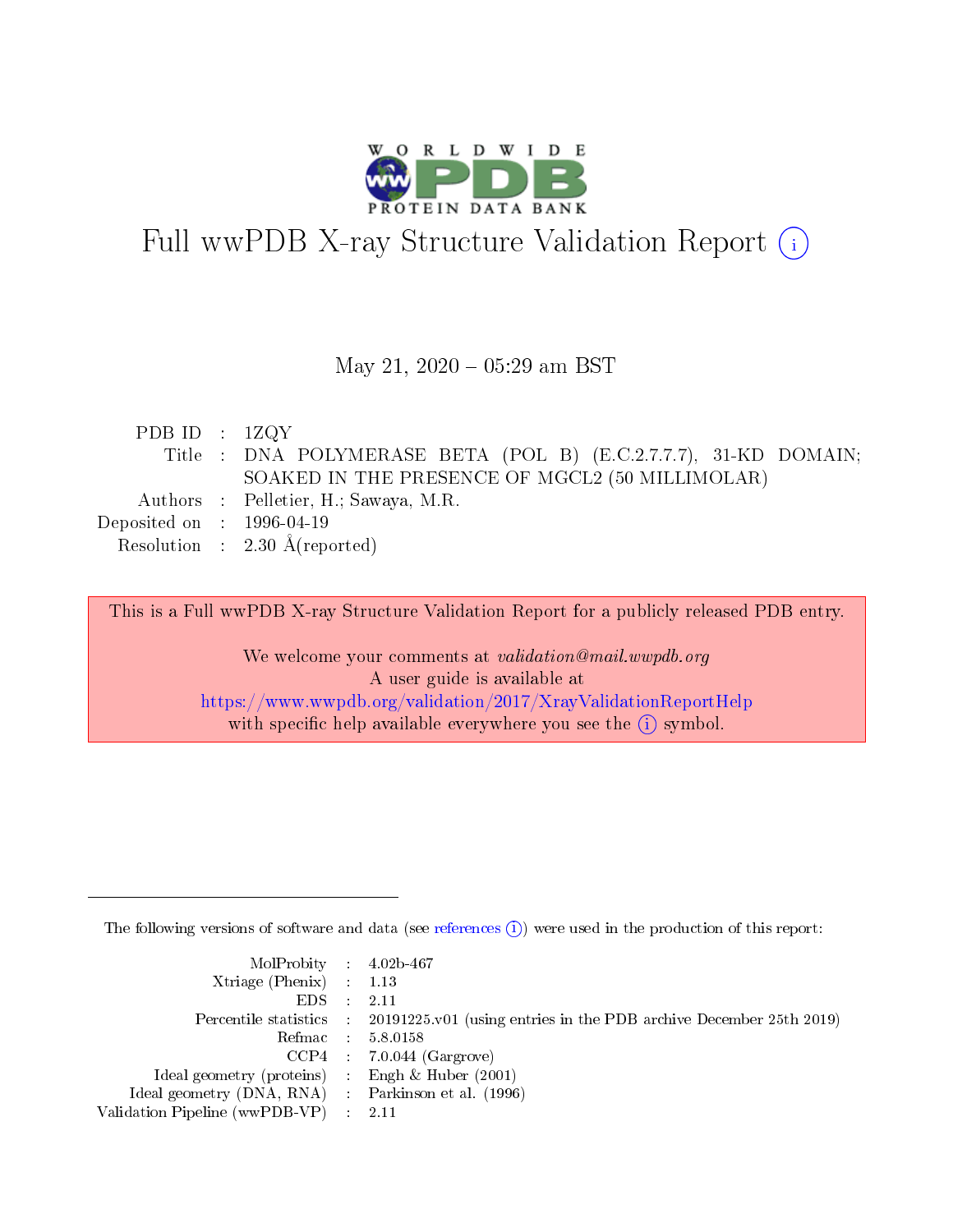## 1 [O](https://www.wwpdb.org/validation/2017/XrayValidationReportHelp#overall_quality)verall quality at a glance  $(i)$

The following experimental techniques were used to determine the structure: X-RAY DIFFRACTION

The reported resolution of this entry is 2.30 Å.

Percentile scores (ranging between 0-100) for global validation metrics of the entry are shown in the following graphic. The table shows the number of entries on which the scores are based.



| Metric                | Whole archive        | Similar resolution                                         |  |  |  |
|-----------------------|----------------------|------------------------------------------------------------|--|--|--|
|                       | $(\#\text{Entries})$ | $(\#\text{Entries}, \text{resolution range}(\text{\AA})\)$ |  |  |  |
| Clashscore            | 141614               | $5643(2.30-2.30)$                                          |  |  |  |
| Ramachandran outliers | 138981               | $5575(2.30-2.30)$                                          |  |  |  |
| Sidechain outliers    | 138945               | $5575(2.30-2.30)$                                          |  |  |  |

The table below summarises the geometric issues observed across the polymeric chains and their fit to the electron density. The red, orange, yellow and green segments on the lower bar indicate the fraction of residues that contain outliers for  $\geq=3$ , 2, 1 and 0 types of geometric quality criteria respectively. A grey segment represents the fraction of residues that are not modelled. The numeric value for each fraction is indicated below the corresponding segment, with a dot representing fractions  $\leq=5\%$ 

| Mol | Chain | Length | Quality of chain |     |     |  |  |  |
|-----|-------|--------|------------------|-----|-----|--|--|--|
|     |       | 248    | 33%              | 46% | 16% |  |  |  |

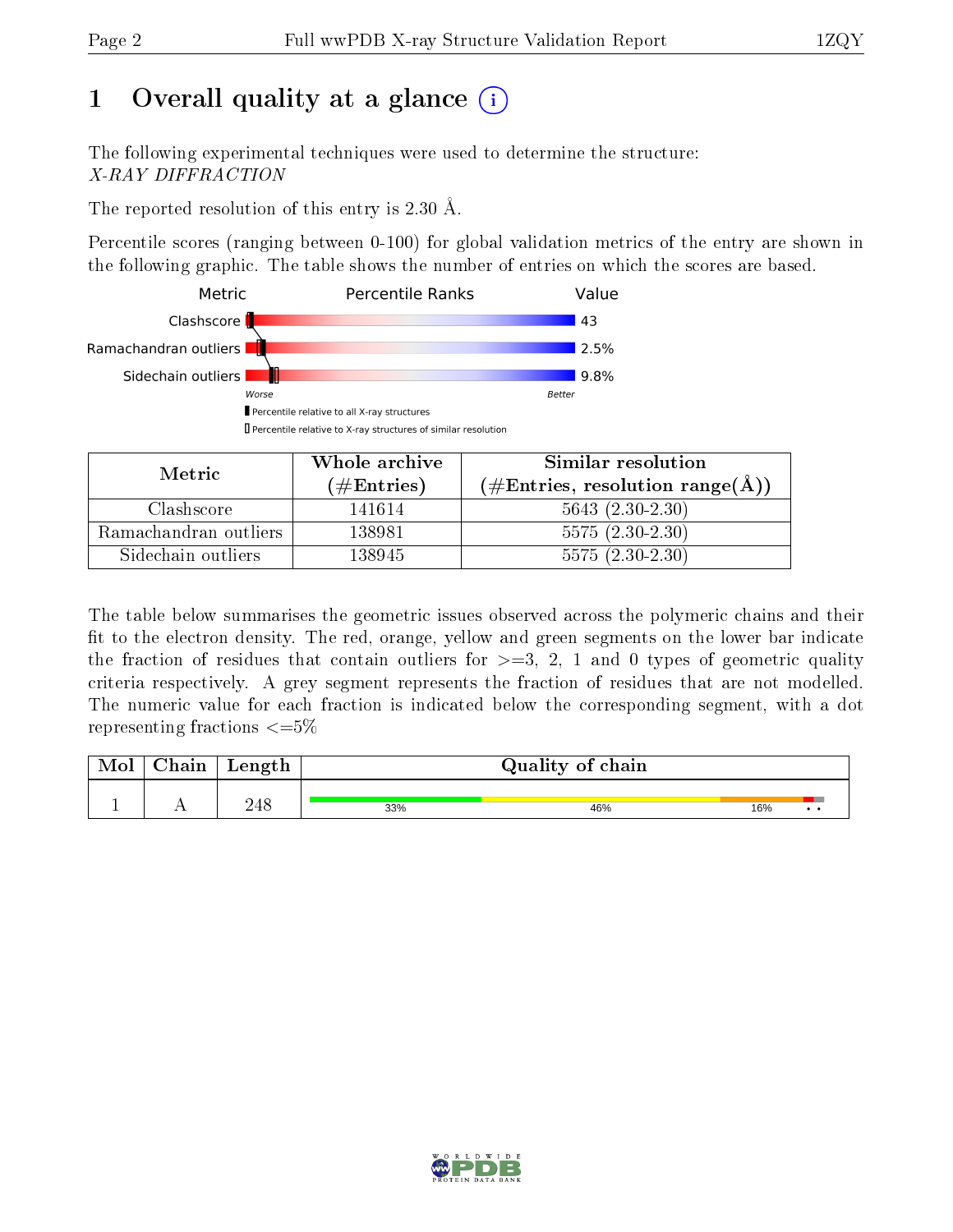# 2 Entry composition (i)

There are 2 unique types of molecules in this entry. The entry contains 2037 atoms, of which 0 are hydrogens and 0 are deuteriums.

In the tables below, the ZeroOcc column contains the number of atoms modelled with zero occupancy, the AltConf column contains the number of residues with at least one atom in alternate conformation and the Trace column contains the number of residues modelled with at most 2 atoms.

Molecule 1 is a protein called DNA POLYMERASE BETA.

| Mol | Chain | $\perp$ Residues | Atoms                    |       |     |     | $\text{ZeroOcc} \mid \text{AltConf} \mid \text{Trace}$ |  |  |
|-----|-------|------------------|--------------------------|-------|-----|-----|--------------------------------------------------------|--|--|
|     |       | 242              | $\mathrm{Total}$<br>1935 | 1218. | 342 | 367 |                                                        |  |  |

• Molecule 2 is water.

|  | Mol   Chain   Residues | Atoms               | $ZeroOcc \mid AltConf$ |  |
|--|------------------------|---------------------|------------------------|--|
|  | 102                    | Total<br>102<br>102 |                        |  |

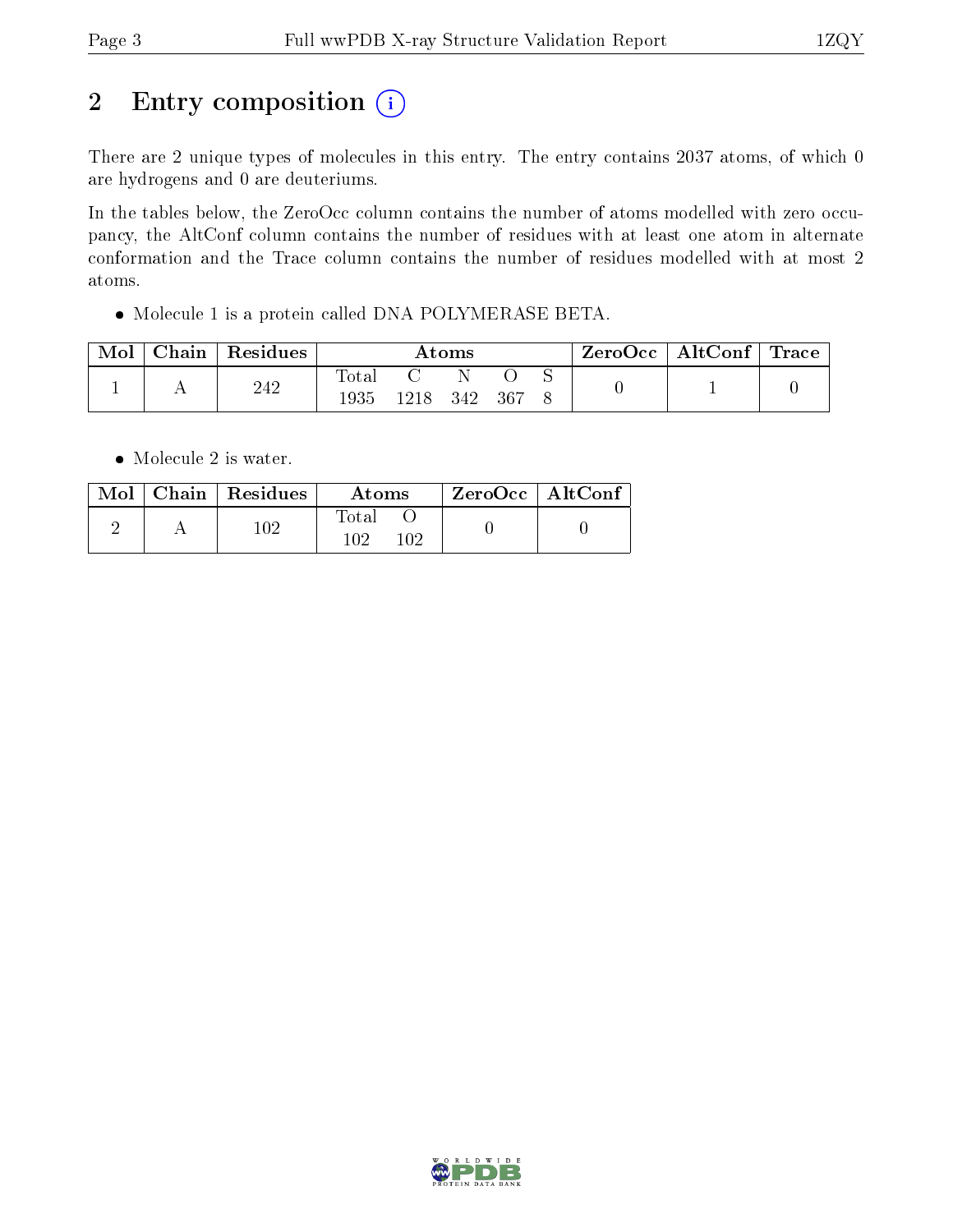## 3 Residue-property plots (i)

These plots are drawn for all protein, RNA and DNA chains in the entry. The first graphic for a chain summarises the proportions of the various outlier classes displayed in the second graphic. The second graphic shows the sequence view annotated by issues in geometry. Residues are colorcoded according to the number of geometric quality criteria for which they contain at least one outlier: green  $= 0$ , yellow  $= 1$ , orange  $= 2$  and red  $= 3$  or more. Stretches of 2 or more consecutive residues without any outlier are shown as a green connector. Residues present in the sample, but not in the model, are shown in grey.



• Molecule 1: DNA POLYMERASE BETA

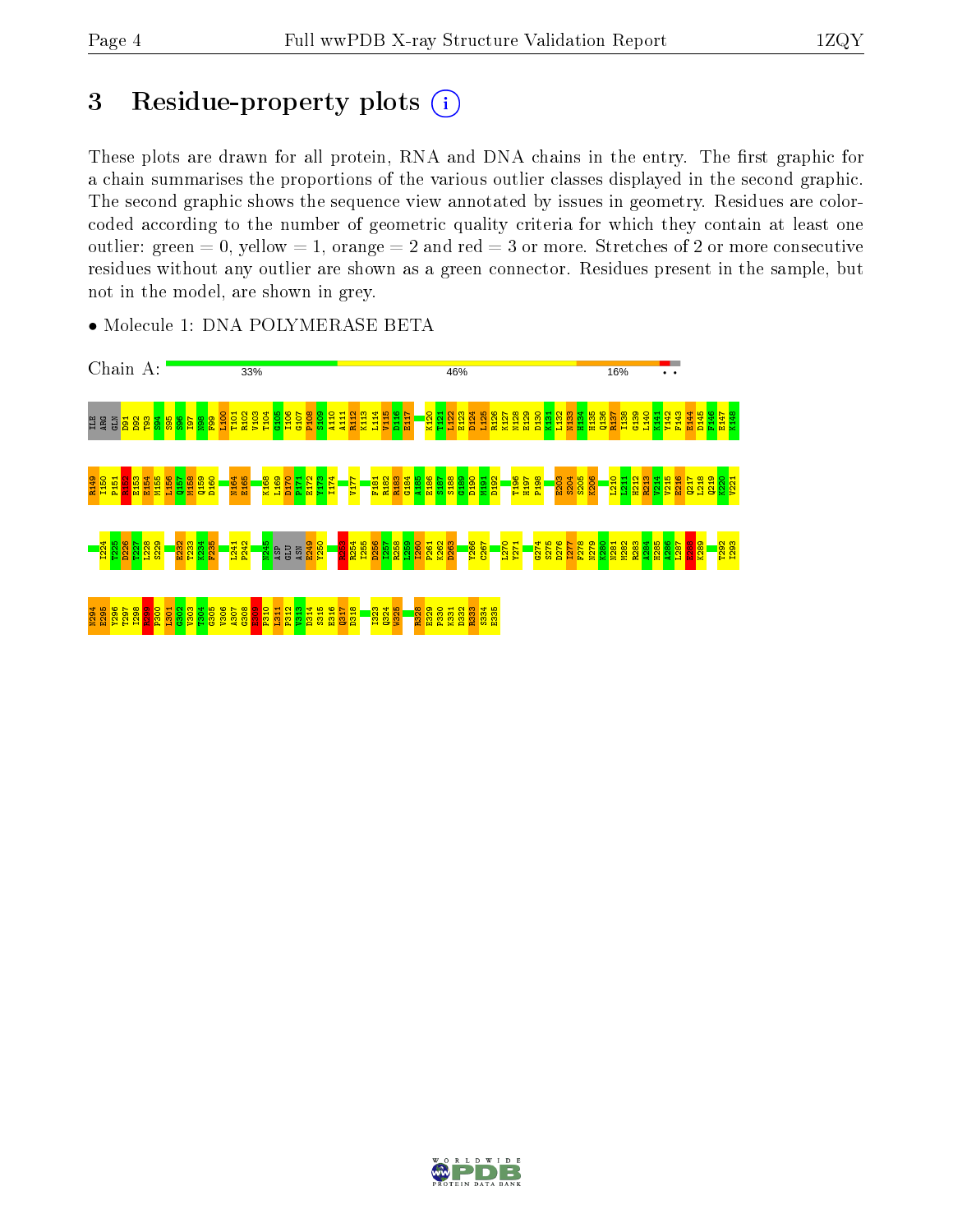## 4 Data and refinement statistics  $(i)$

| Property                                                             | Value                                           | Source     |
|----------------------------------------------------------------------|-------------------------------------------------|------------|
| Space group                                                          | P 21 21 2                                       | Depositor  |
| Cell constants                                                       | $120.56\text{\AA}$<br>63.24Å 38.58Å             |            |
| a, b, c, $\alpha$ , $\beta$ , $\gamma$                               | $90.00^\circ$<br>$90.00^\circ$<br>$90.00^\circ$ | Depositor  |
| Resolution $(A)$                                                     | $20.00 - 2.30$                                  | Depositor  |
|                                                                      | $23.75 - 2.11$                                  | <b>EDS</b> |
| % Data completeness                                                  | $92.0(20.00-2.30)$                              | Depositor  |
| (in resolution range)                                                | $86.2(23.75-2.11)$                              | <b>EDS</b> |
| $R_{merge}$                                                          | (Not available)                                 | Depositor  |
| $\mathrm{R}_{sym}$                                                   | 0.07                                            | Depositor  |
| $\langle I/\sigma(I) \rangle^{-1}$                                   | $1.37$ (at 2.11Å)                               | Xtriage    |
| Refinement program                                                   | $TNT 5-D$                                       | Depositor  |
|                                                                      | (Not available), (Not available)                | Depositor  |
| $R, R_{free}$                                                        | $0.184,$ ,<br>(Not available)                   | DCC        |
| $\mathcal{R}_{free}$ test set                                        | No test flags present.                          | wwPDB-VP   |
| Wilson B-factor $(A^2)$                                              | 19.8                                            | Xtriage    |
| Anisotropy                                                           | 0.786                                           | Xtriage    |
| Bulk solvent $k_{sol}(e/\mathring{A}^3)$ , $B_{sol}(\mathring{A}^2)$ | 0.27, 106.7                                     | <b>EDS</b> |
| L-test for $\text{twinning}^2$                                       | $< L >$ = 0.48, $< L2 >$ = 0.31                 | Xtriage    |
| Estimated twinning fraction                                          | No twinning to report.                          | Xtriage    |
| $F_o, F_c$ correlation                                               | 0.94                                            | <b>EDS</b> |
| Total number of atoms                                                | 2037                                            | wwPDB-VP   |
| Average B, all atoms $(A^2)$                                         | 43.0                                            | wwPDB-VP   |

Xtriage's analysis on translational NCS is as follows: The largest off-origin peak in the Patterson function is  $6.92\%$  of the height of the origin peak. No significant pseudotranslation is detected.

<sup>&</sup>lt;sup>2</sup>Theoretical values of  $\langle |L| \rangle$ ,  $\langle L^2 \rangle$  for acentric reflections are 0.5, 0.333 respectively for untwinned datasets, and 0.375, 0.2 for perfectly twinned datasets.



<span id="page-4-1"></span><span id="page-4-0"></span><sup>1</sup> Intensities estimated from amplitudes.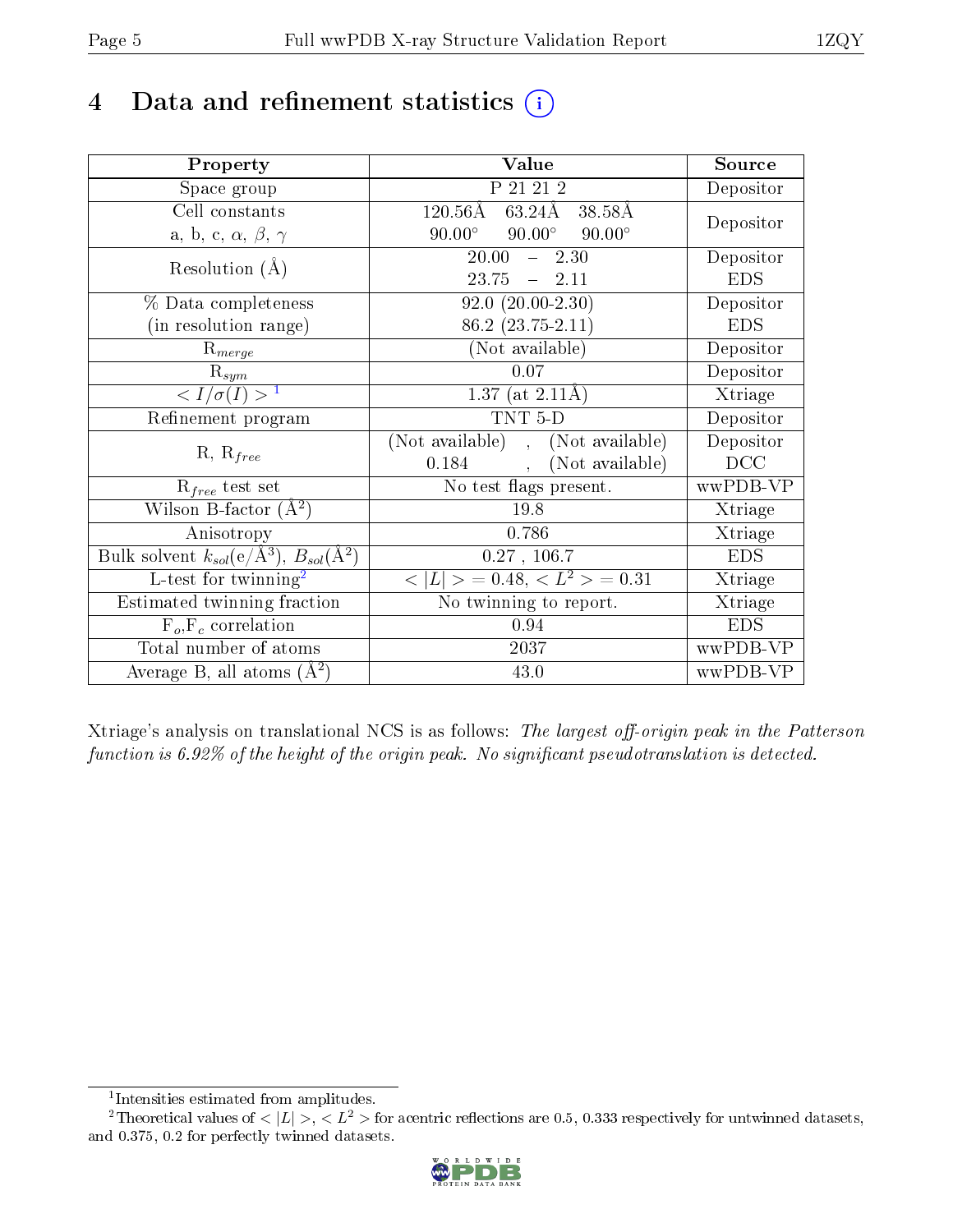## 5 Model quality  $(i)$

### 5.1 Standard geometry  $(i)$

The Z score for a bond length (or angle) is the number of standard deviations the observed value is removed from the expected value. A bond length (or angle) with  $|Z| > 5$  is considered an outlier worth inspection. RMSZ is the root-mean-square of all Z scores of the bond lengths (or angles).

| Mol | Chain |     | Bond lengths        | Bond angles |                    |  |
|-----|-------|-----|---------------------|-------------|--------------------|--|
|     |       | MSZ | # $ Z  > 5$         | RMSZ        | $\# Z  > 5$        |  |
|     |       |     | $17/1973$ $(0.9\%)$ | $1.91\,$    | $54/2662$ $(2.0\%$ |  |

Chiral center outliers are detected by calculating the chiral volume of a chiral center and verifying if the center is modelled as a planar moiety or with the opposite hand.A planarity outlier is detected by checking planarity of atoms in a peptide group, atoms in a mainchain group or atoms of a sidechain that are expected to be planar.

|  | $\lceil$ Mol $\rceil$ Chain $\mid$ #Chirality outliers $\mid$ #Planarity outliers $\mid$ |
|--|------------------------------------------------------------------------------------------|
|  |                                                                                          |

|  |  |  |  | All (17) bond length outliers are listed below: |  |  |  |  |
|--|--|--|--|-------------------------------------------------|--|--|--|--|
|--|--|--|--|-------------------------------------------------|--|--|--|--|

| Mol            | Chain            | Res | <b>Type</b>          | Atoms    | $\mathbf{Z}$ | Observed $(\AA)$ | Ideal(A) |
|----------------|------------------|-----|----------------------|----------|--------------|------------------|----------|
| 1              | A                | 295 | GLU                  | $CD-OE1$ | 8.35         | 1.34             | 1.25     |
| 1              | $\boldsymbol{A}$ | 288 | <b>GLU</b>           | $CD-OE1$ | 8.21         | 1.34             | 1.25     |
| 1              | А                | 216 | GLU                  | $CD-OE1$ | 8.11         | 1.34             | 1.25     |
| $\mathbf 1$    | А                | 147 | GLU                  | $CD-OE1$ | 8.03         | 1.34             | 1.25     |
| $\mathbf 1$    | А                | 309 | GLU                  | $CD-OE1$ | 7.93         | 1.34             | 1.25     |
| $\mathbf{1}$   | А                | 165 | GLU                  | CD-OE1   | 7.85         | 1.34             | 1.25     |
| $\overline{1}$ | А                | 172 | GLU                  | CD-OE1   | 7.79         | 1.34             | 1.25     |
| $\mathbf{1}$   | А                | 117 | GLU                  | CD-OE1   | 7.62         | 1.34             | 1.25     |
| $\mathbf 1$    | A                | 154 | GLU                  | $CD-OE1$ | 7.51         | 1.33             | 1.25     |
| 1              | А                | 203 | GLU                  | $CD-OE1$ | 7.43         | 1.33             | 1.25     |
| $\overline{1}$ | А                | 335 | GLU                  | $CD-OE1$ | 7.17         | 1.33             | 1.25     |
| 1              | $\boldsymbol{A}$ | 232 | GLU                  | $CD-OE1$ | 7.16         | 1.33             | 1.25     |
| 1              | A                | 153 | GLU                  | $CD-OE2$ | 7.15         | 1.33             | 1.25     |
| $\mathbf 1$    | A                | 144 | GLU                  | $CD-OE1$ | 6.62         | 1.32             | 1.25     |
| 1              | А                | 129 | GLU                  | $CD-OE2$ | $-6.50$      | 1.18             | 1.25     |
| $\mathbf{1}$   | А                | 249 | GLU                  | $CD-OE1$ | 6.04         | 1.32             | 1.25     |
| 1              | A                | 186 | $\operatorname{GLU}$ | $CD-OE1$ | 5.79         | 1.32             | 1.25     |

All (54) bond angle outliers are listed below:

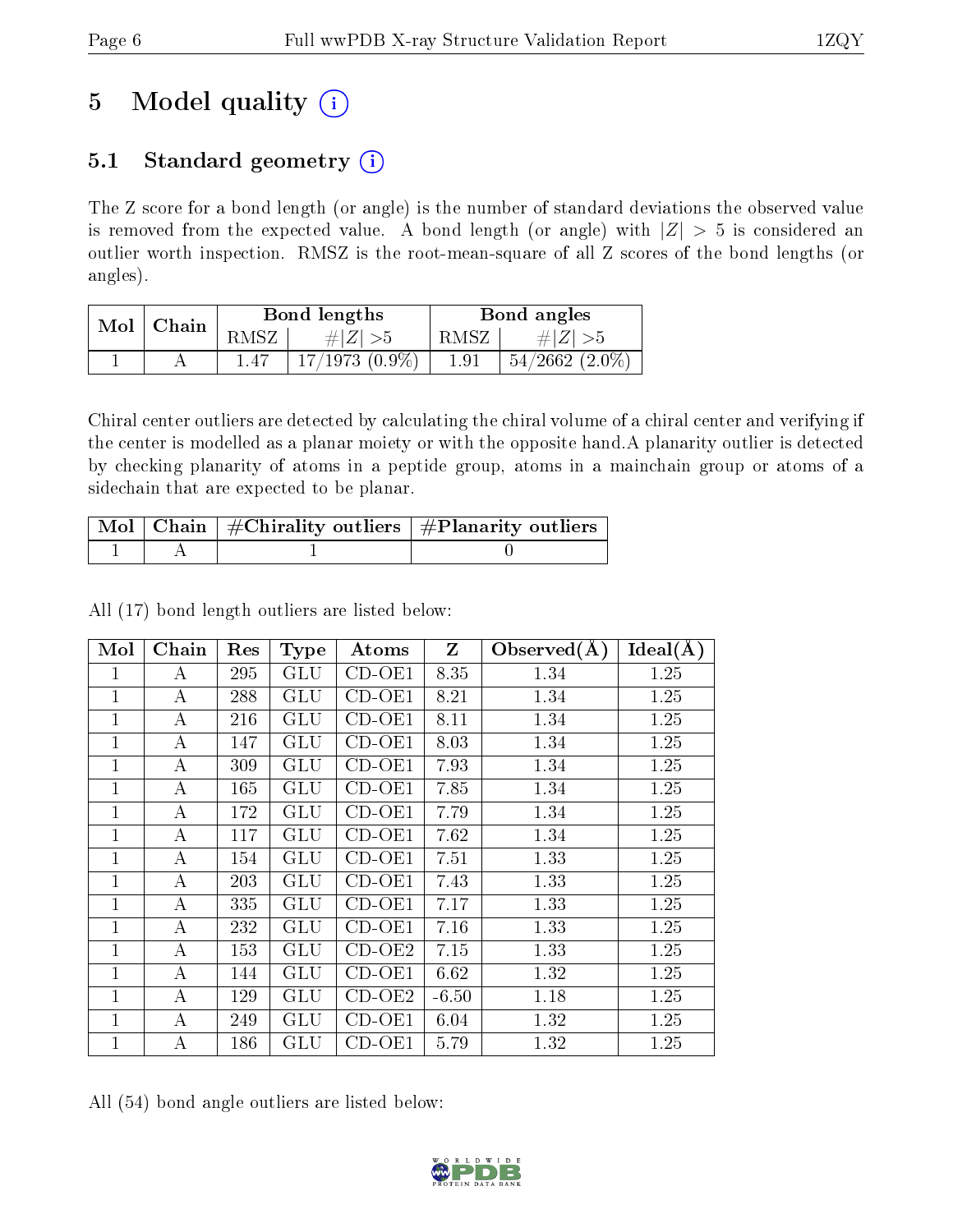| Mol            | Chain              | Res              | <b>Type</b>             | Atoms                          | Z        | Observed $(°)$ | Ideal $(°)$ |
|----------------|--------------------|------------------|-------------------------|--------------------------------|----------|----------------|-------------|
| $\mathbf{1}$   | А                  | 182              | $\rm{ARG}$              | $\overline{\text{NE-CZ-NH1}}$  | 16.23    | 128.41         | 120.30      |
| $\mathbf{1}$   | $\boldsymbol{A}$   | 299[A]           | ARG                     | NE-CZ-NH1                      | 11.67    | 126.13         | 120.30      |
| $\mathbf{1}$   | $\bf{A}$           | 299 B            | ARG                     | NE-CZ-NH1                      | 11.67    | 126.13         | 120.30      |
| $\mathbf{1}$   | $\boldsymbol{A}$   | 182              | $\overline{\text{ARG}}$ | NE-CZ-NH <sub>2</sub>          | $-10.41$ | 115.09         | 120.30      |
| $\mathbf{1}$   | $\boldsymbol{A}$   | 333              | $\rm{ARG}$              | $\overline{\text{NE-CL-NH1}}$  | 9.98     | 125.29         | 120.30      |
| $\overline{1}$ | A                  | 314              | $\overline{\text{ASP}}$ | $\overline{\text{CB-CG-OD1}}$  | $-9.94$  | 109.36         | 118.30      |
| 1              | $\boldsymbol{A}$   | 258              | $\rm{ARG}$              | $\overline{\text{NE- CZ-NH2}}$ | $-9.66$  | 115.47         | $120.30\,$  |
| 1              | $\boldsymbol{A}$   | 190              | <b>ASP</b>              | $CB-CG-OD2$                    | $-9.13$  | 110.08         | 118.30      |
| $\mathbf{1}$   | А                  | 258              | ARG                     | $\overline{\text{NE- CZ-NH1}}$ | 8.40     | 124.50         | 120.30      |
| $\mathbf{1}$   | $\boldsymbol{A}$   | 299[A]           | $\rm{ARG}$              | NE-CZ-NH <sub>2</sub>          | $-8.02$  | 116.29         | 120.30      |
| $\mathbf{1}$   | $\bf{A}$           | 299 B            | ARG                     | $NE- CZ-NH2$                   | $-8.02$  | 116.29         | 120.30      |
| 1              | А                  | 253              | $\rm{ARG}$              | NE-CZ-NH1                      | 7.90     | 124.25         | 120.30      |
| $\mathbf{1}$   | А                  | 145              | <b>ASP</b>              | $CB-CG-OD2$                    | 7.84     | 125.36         | 118.30      |
| $\mathbf 1$    | А                  | 333              | $\rm{ARG}$              | $\overline{\text{NE- CZ-NH2}}$ | $-7.74$  | 116.43         | 120.30      |
| $\mathbf{1}$   | А                  | 213              | $\rm{ARG}$              | NE-CZ-NH <sub>2</sub>          | $-7.57$  | 116.52         | 120.30      |
| $\mathbf{1}$   | А                  | 170              | <b>ASP</b>              | $CB-CG-OD2$                    | 7.54     | 125.09         | 118.30      |
| $\mathbf{1}$   | $\bf{A}$           | 170              | <b>ASP</b>              | $CB-CG-OD1$                    | $-7.49$  | 111.56         | 118.30      |
| $\mathbf{1}$   | $\bf{A}$           | 263              | <b>ASP</b>              | $CB-CG-OD2$                    | 7.29     | 124.86         | 118.30      |
| $\mathbf{1}$   | А                  | 253              | ARG                     | $NE- CZ-NH2$                   | $-7.28$  | 116.66         | 120.30      |
| $\mathbf{1}$   | $\bf{A}$           | 263              | <b>ASP</b>              | $\overline{CB}$ -CG-OD1        | $-7.12$  | 111.89         | 118.30      |
| $\mathbf{1}$   | $\overline{\rm A}$ | $\overline{192}$ | <b>ASP</b>              | $CB-CG-OD1$                    | $-6.99$  | 112.01         | 118.30      |
| $\mathbf{1}$   | А                  | 235              | <b>PHE</b>              | $CB-CA-C$                      | $-6.98$  | 96.44          | 110.40      |
| $\mathbf{1}$   | $\boldsymbol{A}$   | 160              | <b>ASP</b>              | $CB-CG-OD1$                    | $-6.89$  | 112.10         | 118.30      |
| $\mathbf{1}$   | А                  | 142              | <b>TYR</b>              | $CB-CG-CD1$                    | $-6.81$  | 116.91         | 121.00      |
| $\mathbf{1}$   | $\boldsymbol{A}$   | 183              | $\rm{ARG}$              | $NE- CZ-NH2$                   | $-6.80$  | 116.90         | 120.30      |
| $\mathbf{1}$   | А                  | 190              | <b>ASP</b>              | CB-CG-OD1                      | 6.78     | 124.40         | 118.30      |
| $\mathbf{1}$   | А                  | 254              | $\rm{ARG}$              | $NE- CZ-NH2$                   | $-6.77$  | 116.91         | 120.30      |
| $\mathbf{1}$   | $\bf{A}$           | 152              | $\rm{ARG}$              | $N$ -CA-CB                     | 6.76     | 122.78         | 110.60      |
| $\mathbf{1}$   | $\boldsymbol{A}$   | 124              | <b>ASP</b>              | $CB-CG-OD1$                    | $-6.62$  | 112.34         | 118.30      |
| $\mathbf 1$    | А                  | 213              | $\rm{ARG}$              | NE-CZ-NH1                      | 6.61     | 123.60         | 120.30      |
| 1              | А                  | 328              | $\rm{ARG}$              | $NE- CZ-NH2$                   | $-6.48$  | 117.06         | 120.30      |
| $\mathbf 1$    | A                  | 256              | <b>ASP</b>              | $CB-CG-OD1$                    | $-6.46$  | 112.48         | 118.30      |
| $\mathbf{1}$   | А                  | 314              | <b>ASP</b>              | $CB-CG-OD2$                    | 6.45     | 124.11         | 118.30      |
| $\mathbf{1}$   | A                  | 260              | ILE                     | $CB-CA-C$                      | $-6.35$  | 98.89          | 111.60      |
| $\mathbf{1}$   | А                  | 226              | ASP                     | $CB-CG-OD1$                    | 6.33     | 124.00         | 118.30      |
| $\mathbf{1}$   | A                  | 276              | <b>ASP</b>              | $CB-CG-OD1$                    | $-6.24$  | 112.69         | 118.30      |
| $\mathbf{1}$   | A                  | 137              | $\rm{ARG}$              | NE-CZ-NH1                      | 6.19     | 123.39         | 120.30      |
| $\mathbf{1}$   | A                  | 102              | $\rm{ARG}$              | $CD-NE- CZ$                    | $-6.18$  | 114.94         | 123.60      |
| $\mathbf{1}$   | А                  | 112              | $\rm{ARG}$              | NE-CZ-NH1                      | 6.18     | 123.39         | 120.30      |
| $\mathbf{1}$   | А                  | 318              | $\overline{\text{ASP}}$ | $CB-CG-OD2$                    | 6.04     | 123.73         | 118.30      |
| $\mathbf{1}$   | А                  | 132              | <b>LEU</b>              | $CB-CA-C$                      | $-5.99$  | 98.81          | 110.20      |
| $\mathbf{1}$   | А                  | 137              | $\rm{ARG}$              | NE-CZ-NH <sub>2</sub>          | $-5.95$  | 117.33         | 120.30      |
| $\mathbf{1}$   | А                  | 318              | <b>ASP</b>              | $CB-CG-OD1$                    | $-5.94$  | 112.95         | 118.30      |

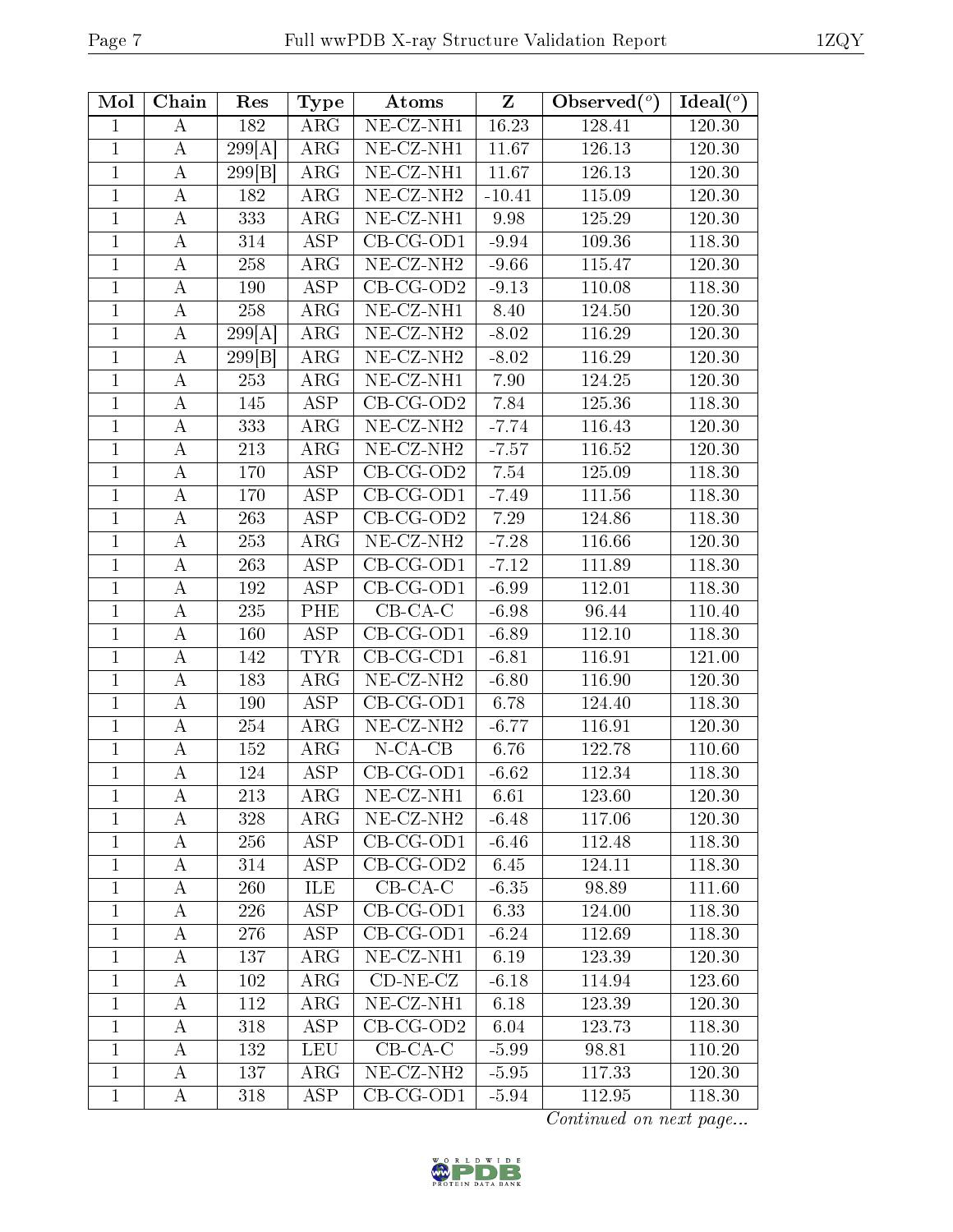| Mol          | Chain | Res | Type        | Atoms       | Z       | Observed $(°)$ | $Ideal(^o)$ |
|--------------|-------|-----|-------------|-------------|---------|----------------|-------------|
|              | A     | 183 | $\rm{ARG}$  | NE-CZ-NH1   | 5.93    | 123.26         | 120.30      |
|              | A     | 149 | ${\rm ARG}$ | NE-CZ-NH1   | 5.87    | 123.24         | 120.30      |
|              | A     | 229 | <b>SER</b>  | $N$ -CA-CB  | 5.81    | 119.22         | 110.50      |
|              | A     | 147 | GLU         | $N$ -CA-CB  | 5.80    | 121.04         | 110.60      |
| 1            | А     | 226 | <b>ASP</b>  | $CB-CG-OD2$ | $-5.57$ | 113.29         | 118.30      |
| $\mathbf{1}$ | А     | 256 | <b>ASP</b>  | $CB-CG-OD2$ | 5.47    | 123.22         | 118.30      |
|              | А     | 332 | ASP         | $CB-CG-OD2$ | 5.31    | 123.08         | 118.30      |
|              | A     | 130 | ASP         | $C-N-CA$    | $-5.28$ | 108.51         | 121.70      |
|              | А     | 125 | LEU         | $CB-CG-CD1$ | $-5.23$ | 102.11         | 111.00      |
|              | А     | 266 | TYR         | $CB-CG-CD1$ | $-5.14$ | 117.92         | 121.00      |
|              | А     | 267 | <b>CYS</b>  | $N$ -CA-CB  | $-5.11$ | 101.41         | 110.60      |

All (1) chirality outliers are listed below:

| Mol   Chain   Res   Type   Atom |     |       |  |
|---------------------------------|-----|-------|--|
|                                 | 152 | A R G |  |

There are no planarity outliers.

### 5.2 Too-close contacts  $(i)$

In the following table, the Non-H and H(model) columns list the number of non-hydrogen atoms and hydrogen atoms in the chain respectively. The H(added) column lists the number of hydrogen atoms added and optimized by MolProbity. The Clashes column lists the number of clashes within the asymmetric unit, whereas Symm-Clashes lists symmetry related clashes.

| $\bf{Mol}$ |      |      |     | Chain   Non-H   H(model)   H(added)   Clashes   Symm-Clashes |
|------------|------|------|-----|--------------------------------------------------------------|
|            | 1935 | .868 | 164 |                                                              |
|            | 109  |      |     |                                                              |
|            | 2037 | 868  | 164 |                                                              |

The all-atom clashscore is defined as the number of clashes found per 1000 atoms (including hydrogen atoms). The all-atom clashscore for this structure is 43.

All (164) close contacts within the same asymmetric unit are listed below, sorted by their clash magnitude.

| Atom-1              | Atom-2                 | Interatomic<br>distance (Å | Clash<br>overlap $(A)$ |
|---------------------|------------------------|----------------------------|------------------------|
| 1: A:317: GLN:NE2   | 1: A:317: GLN:H        | 1.43                       |                        |
| 1: A.277: ILE:H     | $1:$ A $277:$ ILE HD13 | - 26                       | በ ዓ7                   |
| 1: A:317: GLN: HE21 | 1: A:317: GLN:N        | 1 63                       | $-1.95$                |

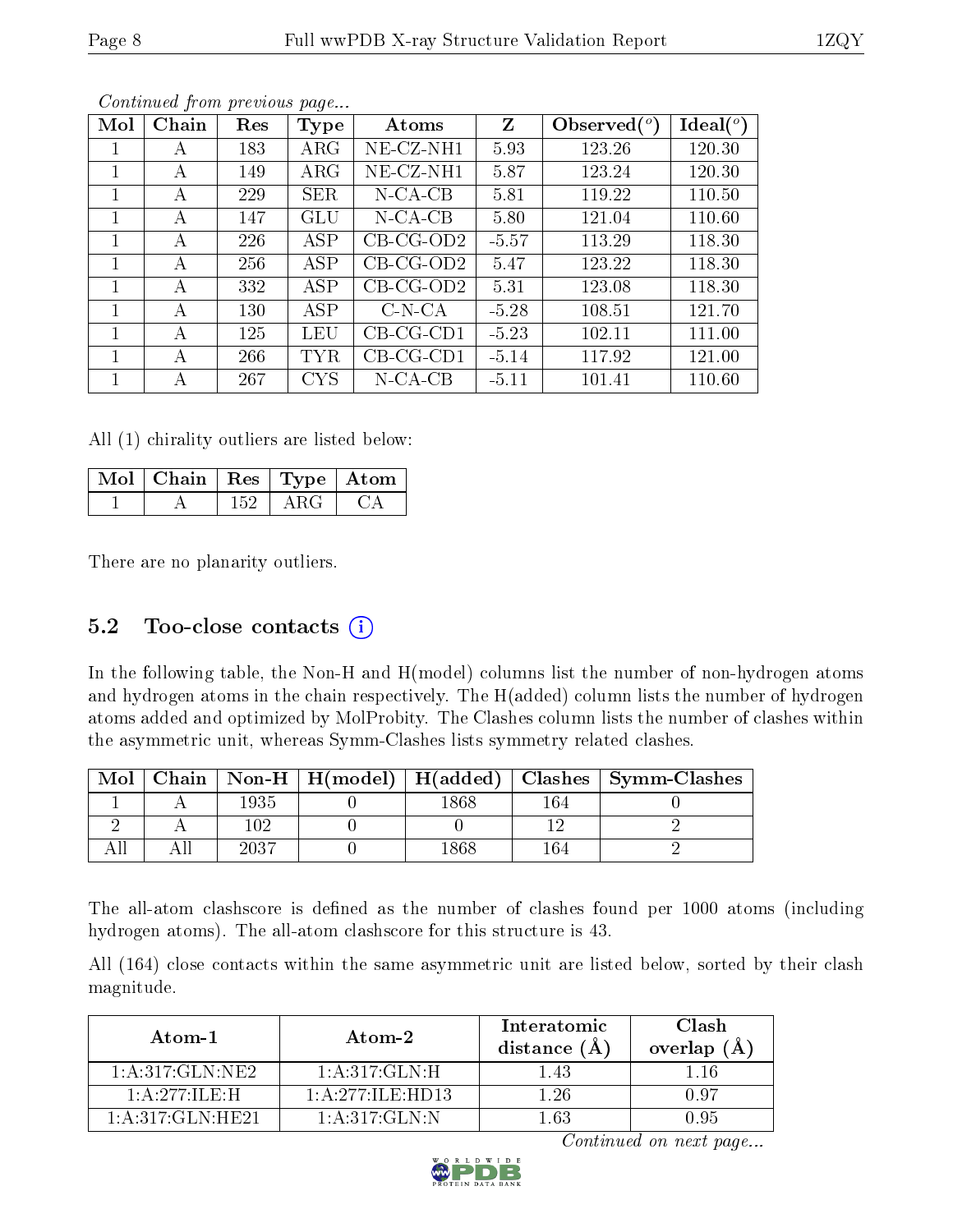| Atom-1              | Atom-2                                   | Interatomic    | Clash         |
|---------------------|------------------------------------------|----------------|---------------|
|                     |                                          | distance $(A)$ | overlap $(A)$ |
| 1: A:317: GLN: HE21 | 1: A:317: GLN: H                         | 0.97           | 0.91          |
| 1:A:294:ASN:ND2     | 1: A:296:TYR:H                           | 1.75           | 0.84          |
| 1:A:294:ASN:HD22    | 1: A:296:TYR:H                           | 1.25           | 0.84          |
| 1:A:270:LEU:HD21    | 1: A:282:MET:HE3                         | 1.60           | 0.82          |
| 1:A:103:VAL:HB      | 1: A: 106: ILE: HD13                     | 1.61           | 0.80          |
| 1:A:279:ASN:O       | 1:A:283:ARG:HG2                          | 1.79           | 0.80          |
| 1: A: 133: ASN: ND2 | 1: A: 136: GLN: H                        | 1.79           | 0.80          |
| 1:A:270:LEU:HD21    | 1: A:282:MET:CE                          | 2.13           | 0.78          |
| 1:A:154:GLU:O       | 1: A: 158: MET:HG2                       | 1.84           | 0.78          |
| 1: A:97: ILE: HD11  | 1:A:112:ARG:HG2                          | 1.70           | 0.72          |
| 1:A:110:ALA:O       | 1:A:114:LEU:HD13                         | 1.90           | 0.71          |
| 1:A:103:VAL:HB      | 1: A:106: ILE: CD1                       | 2.21           | 0.71          |
| 1: A:277: ILE:N     | 1:A:277:ILE:HD13                         | 2.05           | 0.70          |
| 1: A: 100: LEU: O   | 1:A:103:VAL:HG23                         | 1.91           | 0.70          |
| 1:A:92:ASP:O        | 1:A:95:SER:HB3                           | 1.93           | 0.68          |
| 1:A:144:GLU:OE1     | 1: A:144: GLU:N                          | 2.25           | 0.68          |
| 1:A:330:PRO:HD2     | 2:A:429:HOH:O                            | 1.95           | 0.67          |
| 1:A:97:ILE:CD1      | $1:A:112:AR\overline{G:HG2}$             | 2.25           | 0.66          |
| 1:A:270:LEU:HD12    | 1:A:333:ARG:NH1                          | 2.11           | 0.65          |
| $1: A:278:$ PHE:CE2 | 1: A:282:MET:HE2                         | 2.31           | 0.65          |
| 1: A:107: GLY:O     | 1:A:111:ALA:N                            | 2.29           | 0.65          |
| 1:A:317:GLN:NE2     | 1:A:317:GLN:N                            | 2.26           | 0.65          |
| 1: A: 120: LYS:N    | 1:A:124:ASP:OD2                          | 2.27           | 0.64          |
| 1: A:263:ASP:N      | 1:A:263:ASP:OD1                          | 2.26           | 0.64          |
| 1:A:122:LEU:HD12    | 1: A: 123: GLU:N                         | 2.12           | 0.63          |
| 1:A:123:GLU:O       | 1: A: 127: LYS: HG2                      | 1.99           | 0.63          |
| 1:A:133:ASN:HD22    | 1: A: 133: ASN: C                        | 2.03           | 0.62          |
| 1:A:183:ARG:NE      | 2:A:499:HOH:O                            | 2.31           | 0.62          |
| 1: A:295: GLU: H    | 1:A:295:GLU:CD                           | 2.02           | 0.62          |
| 1:A:133:ASN:HD21    | 1: A: 136: GLN: H                        | 1.45           | 0.62          |
| 1: A:315: SER: HB2  | 1:A:317:GLN:HE22                         | 1.65           | 0.62          |
| 1: A: 305: GLY:O    | 1:A:307:ALA:N                            | 2.34           | 0.61          |
| 1: A:232: GLU:HG3   | $1:\overline{A}:233:\overline{THR}:HG23$ | 1.82           | 0.61          |
| 1: A: 133: ASN:H    | 1: A: 136: GLN: NE2                      | 2.00           | 0.59          |
| 1: A: 103: VAL: CB  | 1: A:106: ILE: HD13                      | 2.32           | 0.59          |
| 1:A:294:ASN:HD22    | 1: A: 295: GLU: N                        | 2.01           | 0.58          |
| 1: A:150: ILE:HG22  | 1:A:151:PRO:H <sub>D2</sub>              | 1.84           | 0.58          |
| 1:A:164:ASN:OD1     | 1: A: 165: GLU: HG2                      | 2.02           | 0.58          |
| 1:A:301:LEU:HD12    | 1:A:301:LEU:N                            | 2.19           | 0.58          |
| 1: A:277: ILE: HG12 | 1:A:278:PHE:H                            | 1.69           | 0.57          |
| 1:A:204:SER:CA      | 1: A:206:LYS:HE2                         | 2.34           | 0.57          |

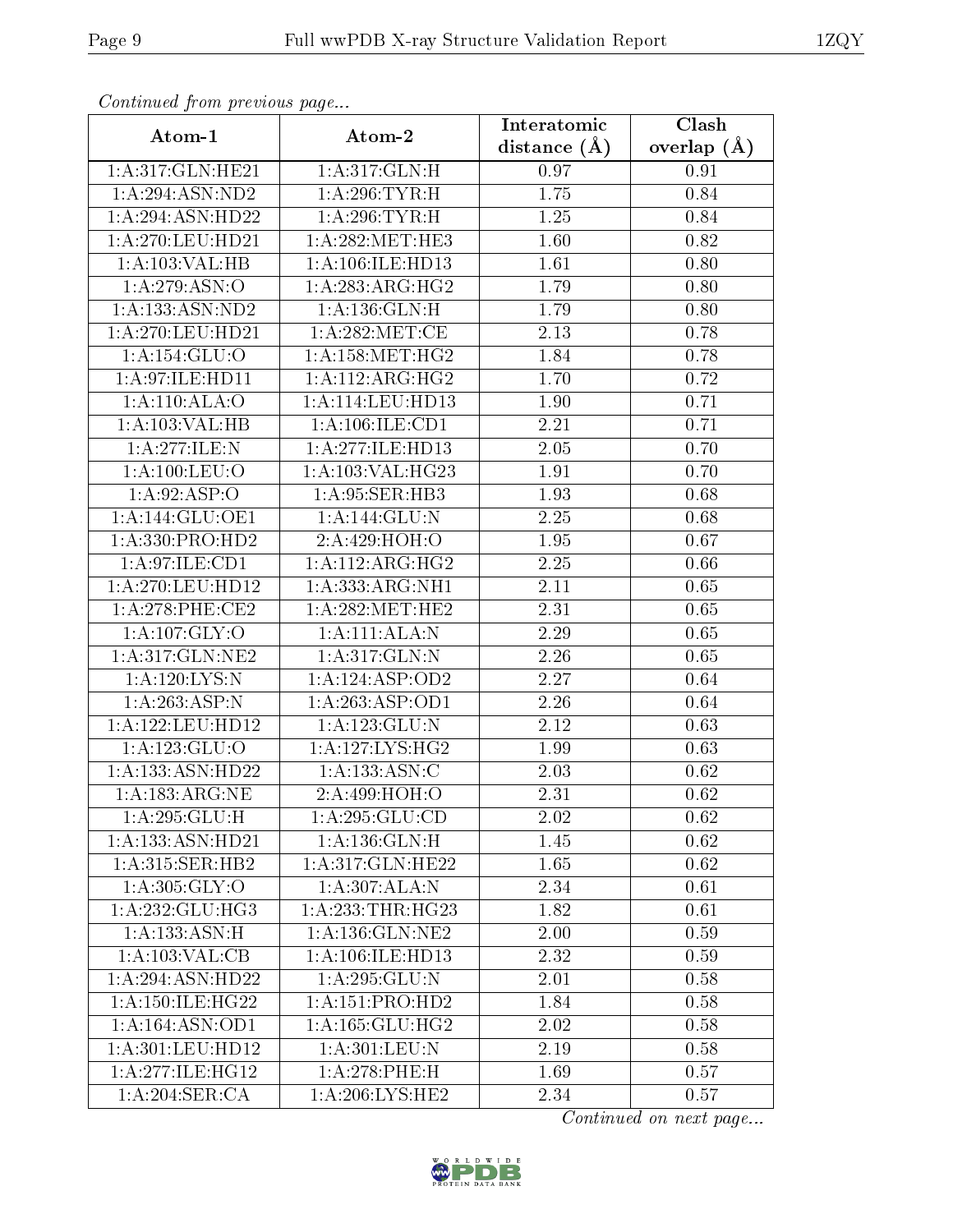| Atom-1                                    | Atom-2                                                                                                                                                                                                        | Interatomic      | Clash           |
|-------------------------------------------|---------------------------------------------------------------------------------------------------------------------------------------------------------------------------------------------------------------|------------------|-----------------|
|                                           |                                                                                                                                                                                                               | distance $(\AA)$ | overlap $(\AA)$ |
| 1:A:138:ILE:HB                            | 1: A:228:LEU:CD2                                                                                                                                                                                              | 2.34             | 0.57            |
| 1:A:274:GLY:HA2                           | 1: A:279: ASN:OD1                                                                                                                                                                                             | 2.05             | 0.57            |
| 1: A:150: ILE: CG2                        | 1:A:151:PRO:HD2                                                                                                                                                                                               | 2.35             | 0.57            |
| 1:A:152:ARG:NH2                           | 1:A:181:PHE:O                                                                                                                                                                                                 | 2.39             | 0.56            |
| $1:A:204$ :SER:C                          | 1: A:206:LYS:HE2                                                                                                                                                                                              | 2.26             | 0.56            |
| 1:A:299[A]:ARG:HG3                        | 1:A:299[A]:ARG:HH11                                                                                                                                                                                           | 1.70             | 0.55            |
| 1:A:323:ILE:C                             | 1: A:324: GLN: HG2                                                                                                                                                                                            | 2.27             | 0.55            |
| 1: A:285: HIS: HD2                        | 1:A:323:ILE:HD12                                                                                                                                                                                              | 1.71             | 0.55            |
| 1:A:294:ASN:C                             | 1:A:294:ASN:HD22                                                                                                                                                                                              | $2.10\,$         | 0.55            |
| 1:A:156:LEU:HD13                          | 1: A:181:PHE:HE1                                                                                                                                                                                              | 1.71             | 0.54            |
| 1: A:249: GLU:HG3                         | 2:A:455:HOH:O                                                                                                                                                                                                 | 2.07             | 0.54            |
| 1:A:143:PHE:HB3                           | 1:A:144:GLU:OE1                                                                                                                                                                                               | 2.07             | 0.54            |
| 1:A:262:LYS:O                             | 1: A:262:LYS:HG3                                                                                                                                                                                              | 2.07             | 0.54            |
| 1:A:277:ILE:H                             | 1:A:277:ILE:CD1                                                                                                                                                                                               | 2.07             | 0.53            |
| 1:A:287:LEU:HD12                          | 1:A:287:LEU:O                                                                                                                                                                                                 | 2.08             | 0.53            |
| $1: A:114:$ LEU:HD12                      | 1:A:114:LEU:N                                                                                                                                                                                                 | 2.21             | 0.53            |
| 1:A:137:ARG:NH1                           | 2:A:468:HOH:O                                                                                                                                                                                                 | 2.41             | 0.53            |
| 1: A:288: GLU:N                           | 1: A:288: GLU:OE1                                                                                                                                                                                             | 2.41             | 0.53            |
| 1:A:315:SER:HB2                           | 1:A:317:GLN:NE2                                                                                                                                                                                               | 2.24             | $0.52\,$        |
| 1:A:285:HIS:O                             | 1:A:288:GLU:N                                                                                                                                                                                                 | 2.42             | $0.52\,$        |
| 1: A: 150: ILE: O                         | 1:A:188:SER:N                                                                                                                                                                                                 | 2.33             | 0.52            |
| 1:A:205:SER:O                             | 1:A:206:LYS:HD3                                                                                                                                                                                               | 2.10             | 0.52            |
| 1: A:289: LYS: NZ                         | 1:A:324:GLN:HG3                                                                                                                                                                                               | 2.26             | 0.51            |
| 1:A:299[B]:ARG:HD2                        | 1: A:308: GLY:HA3                                                                                                                                                                                             | 1.92             | 0.51            |
| 1:A:150:ILE:HD13                          | 1: A:253:ARG:HG2                                                                                                                                                                                              | 1.92             | 0.51            |
| 1:A:215:VAL:O                             | 1:A:219:GLN:HG3                                                                                                                                                                                               | $2.10\,$         | 0.51            |
| 1: A:271:TYR:CG                           | 1:A:295:GLU:HB3                                                                                                                                                                                               | 2.46             | 0.51            |
| 1:A:329:GLU:HB3                           | 1:A:330:PRO:HD2                                                                                                                                                                                               | 1.92             | 0.51            |
| 1: A: 106: ILE: CG2                       | 1:A:111:ALA:HB2                                                                                                                                                                                               | 2.41             | 0.51            |
| 1: A: 197: HIS: CG                        | 1:A:198:PRO:HD2                                                                                                                                                                                               | 2.46             | 0.51            |
| 1: A: 169: LEU: O                         | 1: A:170: ASP:HB2                                                                                                                                                                                             | 2.10             | 0.51            |
| 1:A:285:HIS:NE2                           | 1: A: 325: TRP: CD1                                                                                                                                                                                           | 2.79             | 0.51            |
| $1:A:334:\overline{\text{SER:H}\text{A}}$ | 2:A:499:HOH:O                                                                                                                                                                                                 | 2.10             | 0.50            |
| 1:A:152:ARG:NH1                           | 2:A:463:HOH:O                                                                                                                                                                                                 | 2.28             | 0.50            |
| 1:A:108:PRO:O                             | 1:A:111:ALA:N                                                                                                                                                                                                 | 2.44             | 0.50            |
| $1:$ A:241:LEU: $CD2$                     | 1:A:242:PRO:HD2                                                                                                                                                                                               | 2.42             | 0.49            |
| 1: A:297:THR:O                            | 1:A:299[A]:ARG:NH1                                                                                                                                                                                            | 2.45             | 0.49            |
| 1:A:112:ARG:O                             | $1:\stackrel{\textstyle\Lambda}{\textstyle\sim}:\stackrel{\textstyle\Lambda}{\textstyle:}115:\stackrel{\textstyle\Lambda}{\textstyle\sim} \textstyle\Lambda L:\stackrel{\textstyle\star}{\textstyle\sim}1G23$ | 2.13             | 0.49            |
| 1:A:122:LEU:C                             | 1: A: 122: LEU: HD12                                                                                                                                                                                          | 2.32             | 0.49            |
| 1: A: 156: LEU: CD1                       | 1: A:181:PHE:CE1                                                                                                                                                                                              | 2.96             | 0.49            |
| 1:A:224:ILE:HD13                          | $1: A:235:$ PHE:CE2                                                                                                                                                                                           | 2.48             | 0.49            |

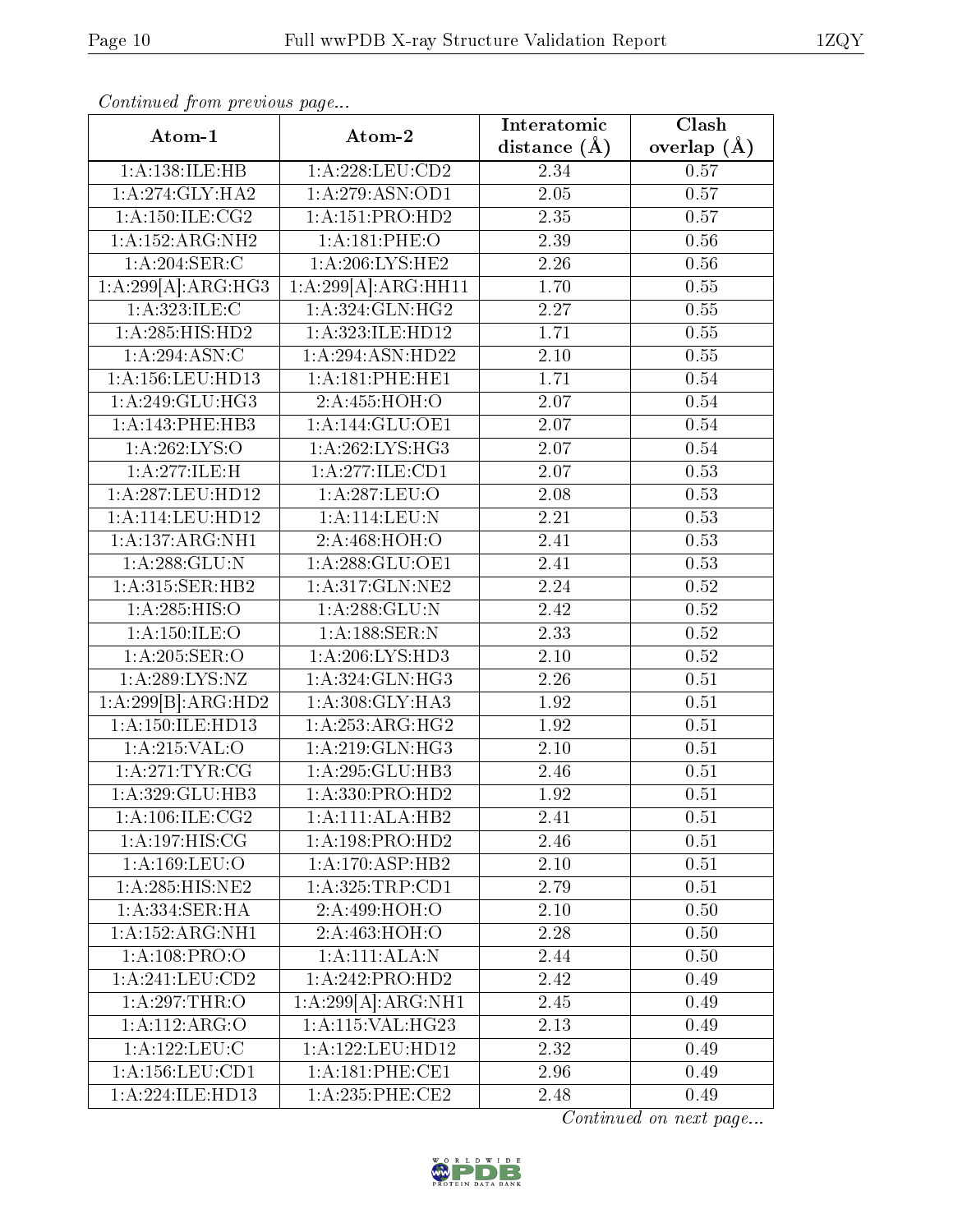| Atom-1              | Atom-2               | Interatomic       | Clash         |
|---------------------|----------------------|-------------------|---------------|
|                     |                      | distance $(A)$    | overlap $(A)$ |
| 1:A:275:SER:OG      | 1: A:277: ILE: HG12  | 2.12              | 0.48          |
| 1: A:323: ILE: O    | 1:A:324:GLN:HG2      | $\overline{2.12}$ | 0.48          |
| 1:A:138:ILE:HB      | 1:A:228:LEU:HD23     | 1.95              | 0.48          |
| 1: A:150: ILE: HA   | 1:A:151:PRO:HD3      | 1.66              | 0.48          |
| 1: A:255: ILE: HG12 | 1:A:256:ASP:N        | 2.29              | 0.48          |
| 1:A:270:LEU:HD12    | 1:A:333:ARG:HH11     | 1.78              | 0.48          |
| 1:A:299[B]:ARG:HD2  | 1: A:308: GLY: CA    | 2.44              | 0.48          |
| 1:A:110:ALA:HA      | 1:A:113:LYS:HE3      | 1.96              | 0.48          |
| 1:A:204:SER:HB3     | 1:A:206:LYS:HE2      | 1.95              | 0.47          |
| 1:A:212:HIS:O       | 1: A:216: GLU:HG3    | 2.13              | 0.47          |
| 1:A:241:LEU:HD23    | 1:A:241:LEU:HA       | 1.73              | 0.47          |
| 1: A: 156: LEU: CD1 | 1:A:181:PHE:HE1      | 2.26              | 0.47          |
| 1:A:217:GLN:O       | 1:A:221:VAL:HG22     | 2.14              | 0.47          |
| 1:A:126:ARG:HG3     | 1:A:126:ARG:H        | 1.47              | 0.47          |
| 1: A:260: ILE:HG22  | 1: A:261:PRO: N      | 2.28              | 0.47          |
| 1:A:299[B]:ARG:CD   | 1: A:309: GLU:H      | 2.28              | 0.47          |
| 1: A: 155: MET: HA  | 1: A: 158: MET:HG3   | 1.96              | 0.47          |
| 1:A:122:LEU:O       | 1: A: 125: LEU: HB2  | 2.14              | 0.47          |
| 1:A:114:LEU:CD1     | 1:A:114:LEU:N        | 2.78              | 0.47          |
| 1: A:126: ARG: HG2  | 1: A:140: LEU: HD21  | 1.97              | 0.47          |
| 1:A:104:THR:HG23    | 1: A: 139: GLY: HA3  | 1.96              | 0.46          |
| 1: A:104:THR:HG22   | 2:A:435:HOH:O        | 2.15              | 0.46          |
| 1: A: 150: ILE:N    | 1:A:188:SER:O        | 2.30              | 0.46          |
| 1: A:270:LEU:CD1    | 1:A:333:ARG:NH1      | 2.77              | 0.46          |
| 1:A:103:VAL:HA      | 2:A:435:HOH:O        | 2.14              | 0.46          |
| 1:A:174:ILE:HB      | 1: A: 196: THR: HG22 | 1.98              | 0.46          |
| 1: A:308: GLY:O     | 1:A:309:GLU:HB2      | 2.16              | 0.46          |
| 1:A:156:LEU:HA      | 1:A:156:LEU:HD12     | 1.82              | 0.46          |
| 1:A:315:SER:CB      | 1: A:317: GLN: NE2   | 2.79              | 0.46          |
| 1:A:328:ARG:NH2     | 2: A:470:HOH:O       | 2.49              | 0.46          |
| 1:A:113:LYS:HG3     | 1:A:114:LEU:HD12     | 1.98              | 0.45          |
| 1: A: 113: LYS: O   | 1: A:117: GLU: HG2   | 2.17              | 0.45          |
| $1: A:278:$ PHE:CE2 | 1: A:282: MET:CE     | 2.98              | 0.45          |
| 1:A:255:ILE:CG1     | 1:A:256:ASP:N        | 2.80              | 0.45          |
| 1: A:277: ILE: HG12 | $1: A:278:$ PHE:N    | 2.30              | 0.45          |
| 1:A:283:ARG:NH2     | 1:A:294:ASN:HA       | 2.31              | 0.45          |
| 1: A:250:TYR:HB3    | 2:A:404:HOH:O        | 2.16              | 0.45          |
| 1: A:316: GLU:N     | 1: A:317: GLN:NE2    | 2.65              | 0.45          |
| 1: A:213: ARG:HD3   | 2:A:444:HOH:O        | 2.16              | 0.45          |
| 1:A:301:LEU:N       | 1: A:301:LEU:CD1     | 2.80              | 0.45          |
| 1:A:92:ASP:C        | 1: A:95: SER:HB3     | 2.37              | 0.44          |

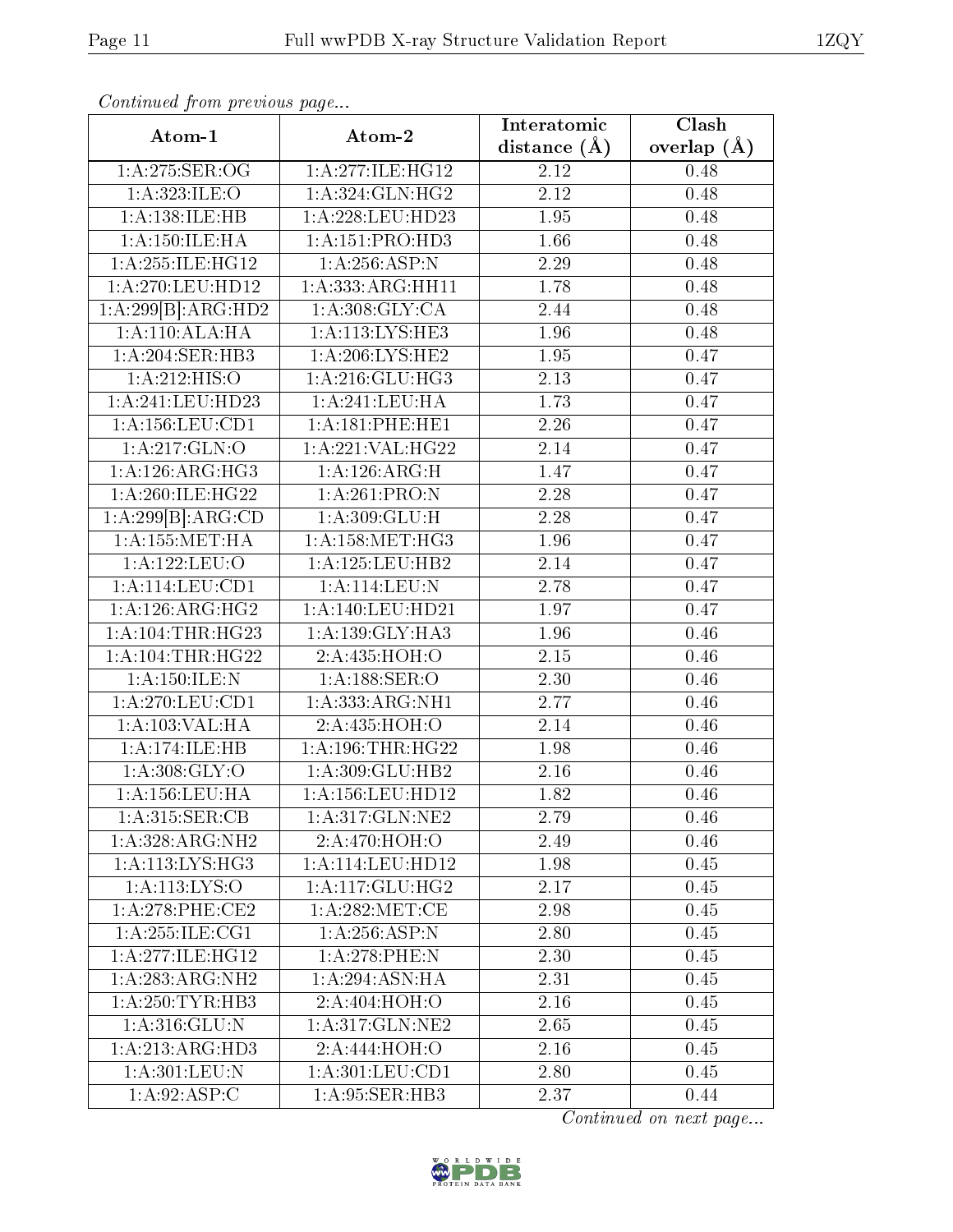| Atom-1              | Atom-2              | Interatomic       | Clash           |
|---------------------|---------------------|-------------------|-----------------|
|                     |                     | distance $(A)$    | overlap $(\AA)$ |
| 1: A: 155: MET: HA  | 1: A: 158: MET: CG  | 2.47              | 0.44            |
| 1:A:159:GLN:HB2     | 1:A:177:VAL:HG21    | 2.00              | 0.44            |
| 1: A:281: ASN: HA   | 1:A:281:ASN:HD22    | 1.65              | 0.44            |
| 1:A:317:GLN:CD      | 1:A:317:GLN:H       | 2.09              | 0.44            |
| 1:A:299[B]:ARG:HG2  | 1:A:310:PRO:N       | 2.33              | 0.44            |
| 1:A:210:LEU:HA      | 1:A:210:LEU:HD23    | 1.83              | 0.43            |
| 1:A:152:ARG:NH2     | 1:A:184:GLY:CA      | 2.82              | 0.43            |
| 1:A:149:ARG:HG3     | 2:A:447:HOH:O       | 2.18              | 0.43            |
| 1: A:311: LEU: HA   | 1:A:311:LEU:HD12    | 1.70              | 0.43            |
| 1: A: 168: LYS: HB2 | 1:A:168:LYS:HZ2     | 1.82              | 0.43            |
| 1:A:205:SER:O       | 1:A:206:LYS:HB3     | 2.19              | 0.43            |
| 1:A:197:HIS:ND1     | 1:A:198:PRO:HD2     | $\overline{2.34}$ | 0.43            |
| 1: A: 158: MET:H    | 1: A: 158: MET:HG2  | 1.71              | 0.43            |
| 1:A:138:ILE:HG23    | 1:A:138:ILE:HD12    | 1.61              | 0.43            |
| 1:A:285:HIS:CD2     | 1:A:323:ILE:HD12    | 2.52              | 0.43            |
| 1:A:285:HIS:CD2     | 1: A:325:TRP:CE2    | 3.07              | 0.43            |
| 1: A:293: ILE: HG21 | 1:A:293:ILE:HD13    | 1.62              | 0.43            |
| 1:A:168:LYS:CB      | 1:A:168:LYS:NZ      | 2.81              | 0.43            |
| 1:A:299[B]:ARG:HB3  | 1:A:300:PRO:HD2     | 2.01              | 0.43            |
| 1:A:133:ASN:HD21    | 1: A: 135: HIS: HB3 | 1.83              | 0.42            |
| 1:A:126:ARG:C       | 1:A:128:ASN:H       | 2.23              | 0.42            |
| 1:A:127:LYS:HD3     | 1:A:127:LYS:HA      | 1.84              | 0.42            |
| 1:A:174:ILE:HD12    | 1: A:196:THR:CG2    | 2.50              | 0.42            |
| 1:A:150:ILE:CD1     | 1: A: 253: ARG: HG2 | 2.50              | 0.42            |
| 1:A:152:ARG:NH2     | 1: A:184: GLY: HA2  | 2.35              | 0.42            |
| 1: A: 303: VAL: C   | 1:A:305:GLY:H       | 2.23              | 0.42            |
| 1:A:218:LEU:HA      | 1:A:218:LEU:HD23    | 1.88              | 0.41            |
| 1: A:114:LEU:H      | 1:A:114:LEU:CD1     | 2.33              | 0.41            |
| 1:A:241:LEU:HD23    | 1:A:242:PRO:HD2     | 2.02              | 0.41            |
| 1:A:294:ASN:ND2     | 1: A:294: ASN:C     | 2.74              | 0.41            |
| 1: A:91: ASP:C      | 1: A:93:THR:H       | 2.24              | 0.41            |
| 1:A:168:LYS:HB2     | 1: A: 168: LYS: NZ  | 2.35              | 0.41            |
| 1:A:289:LYS:HZ3     | 1: A: 324: GLN: HG3 | 1.86              | 0.41            |
| 1: A:99:PHE:CD1     | 1: A:99: PHE: C     | $2.95\,$          | 0.41            |
| 1:A:311:LEU:HA      | 1:A:312:PRO:HD3     | 1.77              | 0.41            |
| 1:A:298:ILE:C       | 1:A:299[A]:ARG:HG3  | 2.41              | 0.40            |
| 1:A:292:THR:N       | 1:A:301:LEU:HD11    | 2.37              | 0.40            |
| 1:A:299[B]:ARG:HD2  | 1: A:309: GLU: H    | 1.86              | 0.40            |

All (2) symmetry-related close contacts are listed below. The label for Atom-2 includes the symmetry operator and encoded unit-cell translations to be applied.

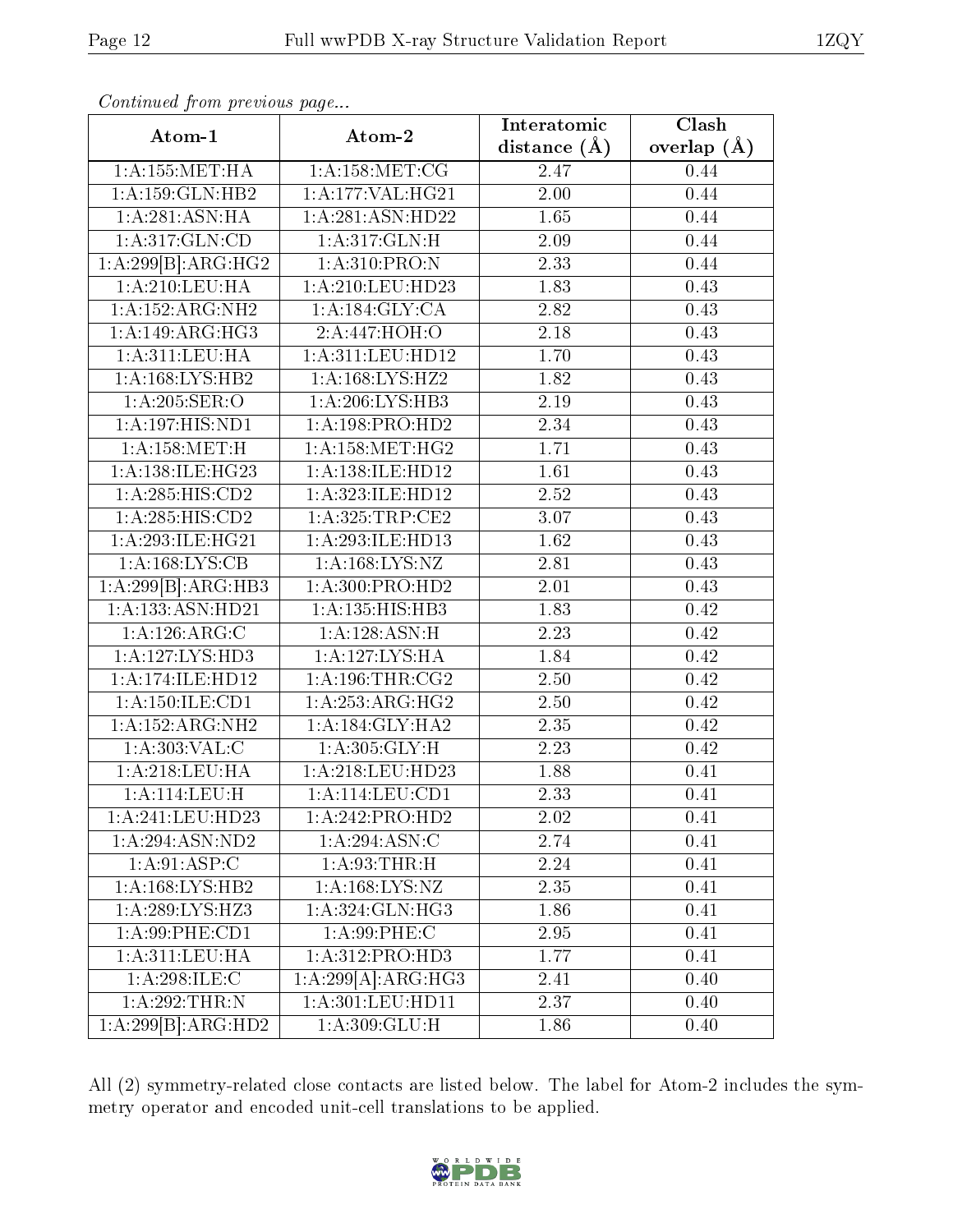| Atom-1 | $\boldsymbol{\mathrm{Atom}\text{-}2}$    | Interatomic<br>distance $(A)$ | Clash<br>overlap $(A)$ |
|--------|------------------------------------------|-------------------------------|------------------------|
|        | 2:A:477:HOH:O   2:A:477:HOH:O[2 555]     | Ո 72                          | -48                    |
|        | $2:A:502:HOH:O$   $2:A:502:HOH:O[2 555]$ | 185                           | 0.35                   |

#### 5.3 Torsion angles (i)

#### 5.3.1 Protein backbone (i)

In the following table, the Percentiles column shows the percent Ramachandran outliers of the chain as a percentile score with respect to all X-ray entries followed by that with respect to entries of similar resolution.

The Analysed column shows the number of residues for which the backbone conformation was analysed, and the total number of residues.

| Mol   Chain | Analysed                                           |  | Favoured   Allowed   Outliers   Percentiles |
|-------------|----------------------------------------------------|--|---------------------------------------------|
|             | $239/248$ (96\%)   213 (89\%)   20 (8\%)   6 (2\%) |  | $\boxed{5}$ $\boxed{4}$                     |

All (6) Ramachandran outliers are listed below:

| Mol | Chain | Res | <b>Type</b> |
|-----|-------|-----|-------------|
|     |       | 206 | <b>LYS</b>  |
|     |       | 306 | VAL         |
|     |       | 309 | GLU         |
|     |       | 204 | SER.        |
|     |       | 301 | LEU         |
|     |       | 108 | <b>PRO</b>  |

#### 5.3.2 Protein sidechains  $(i)$

In the following table, the Percentiles column shows the percent sidechain outliers of the chain as a percentile score with respect to all X-ray entries followed by that with respect to entries of similar resolution.

The Analysed column shows the number of residues for which the sidechain conformation was analysed, and the total number of residues.

| Mol   Chain | Analysed                                  |  | Rotameric   Outliers   Percentiles |
|-------------|-------------------------------------------|--|------------------------------------|
|             | $206/226$ (91\%)   185 (90\%)   21 (10\%) |  |                                    |

All (21) residues with a non-rotameric sidechain are listed below:

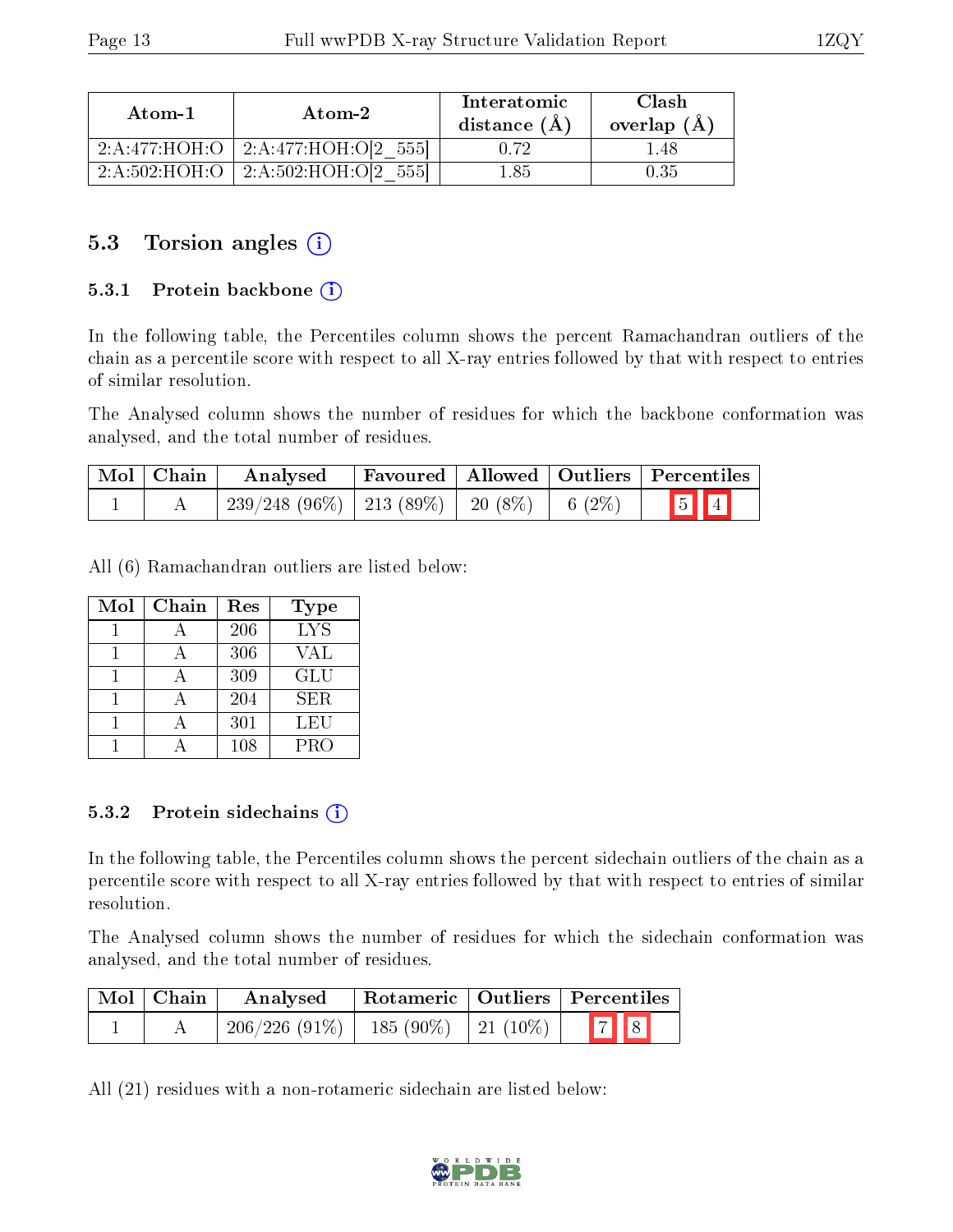| Mol            | Chain              | Res                 | Type                      |
|----------------|--------------------|---------------------|---------------------------|
| $\mathbf{1}$   | $\overline{A}$     | 100                 | <b>LEU</b>                |
| $\overline{1}$ | $\overline{A}$     | 101                 | THR                       |
| $\overline{1}$ | $\overline{\rm A}$ | 115                 | <b>VAL</b>                |
| $\mathbf{1}$   | $\overline{A}$     | 122                 | LEU                       |
| $\mathbf{1}$   | $\overline{A}$     | 133                 | <b>ASN</b>                |
| $\overline{1}$ | $\overline{A}$     | $\overline{152}$    | ARG                       |
| $\overline{1}$ | $\overline{\rm A}$ | 156                 | LEU                       |
| $\mathbf{1}$   | $\overline{A}$     | 158                 | MET                       |
| $\mathbf{1}$   | $\overline{A}$     | 164                 | $\overline{\mathrm{ASN}}$ |
| $\overline{1}$ | $\overline{A}$     | 203                 | $\overline{{\rm GLU}}$    |
| $\overline{1}$ | $\overline{A}$     | 226                 | $\overline{\text{ASP}}$   |
| $\mathbf{1}$   | $\overline{A}$     | 253                 | ARG                       |
| $\overline{1}$ | $\overline{A}$     | 277                 | ILE                       |
| $\mathbf{1}$   | $\overline{A}$     | 288                 | GLU                       |
| $\mathbf{1}$   | $\overline{A}$     | 294                 | <b>ASN</b>                |
| $\overline{1}$ | $\overline{A}$     | 299[A]              | $\rm{\overline{A}RG}$     |
| $\mathbf{1}$   | $\overline{A}$     | $\overline{299 B }$ | $\overline{\rm{ARG}}$     |
| $\overline{1}$ | $\overline{A}$     | $\overline{311}$    | LEU                       |
| $\mathbf{1}$   | $\overline{\rm A}$ | 317                 | <b>GLN</b>                |
| $\mathbf{1}$   | $\overline{A}$     | 325                 | TRP                       |
| $\overline{1}$ | $\overline{\rm A}$ | 331                 | $\overline{\text{LYS}}$   |

Some sidechains can be flipped to improve hydrogen bonding and reduce clashes. All (10) such sidechains are listed below:

| Mol | ${\bf Chain}$ | Res | Type         |
|-----|---------------|-----|--------------|
| 1   | А             | 128 | <b>ASN</b>   |
| 1   | А             | 133 | <b>ASN</b>   |
| 1   | А             | 136 | GLN          |
| 1   | А             | 157 | <b>GLN</b>   |
| 1   | А             | 217 | <b>GLN</b>   |
| 1   | А             | 252 | HIS          |
| 1   | A             | 281 | <b>ASN</b>   |
| 1   | А             | 285 | HIS          |
|     | А             | 294 | ĀSN          |
|     | Δ             | 317 | $_{\rm GLN}$ |

#### 5.3.3 RNA (i)

There are no RNA molecules in this entry.

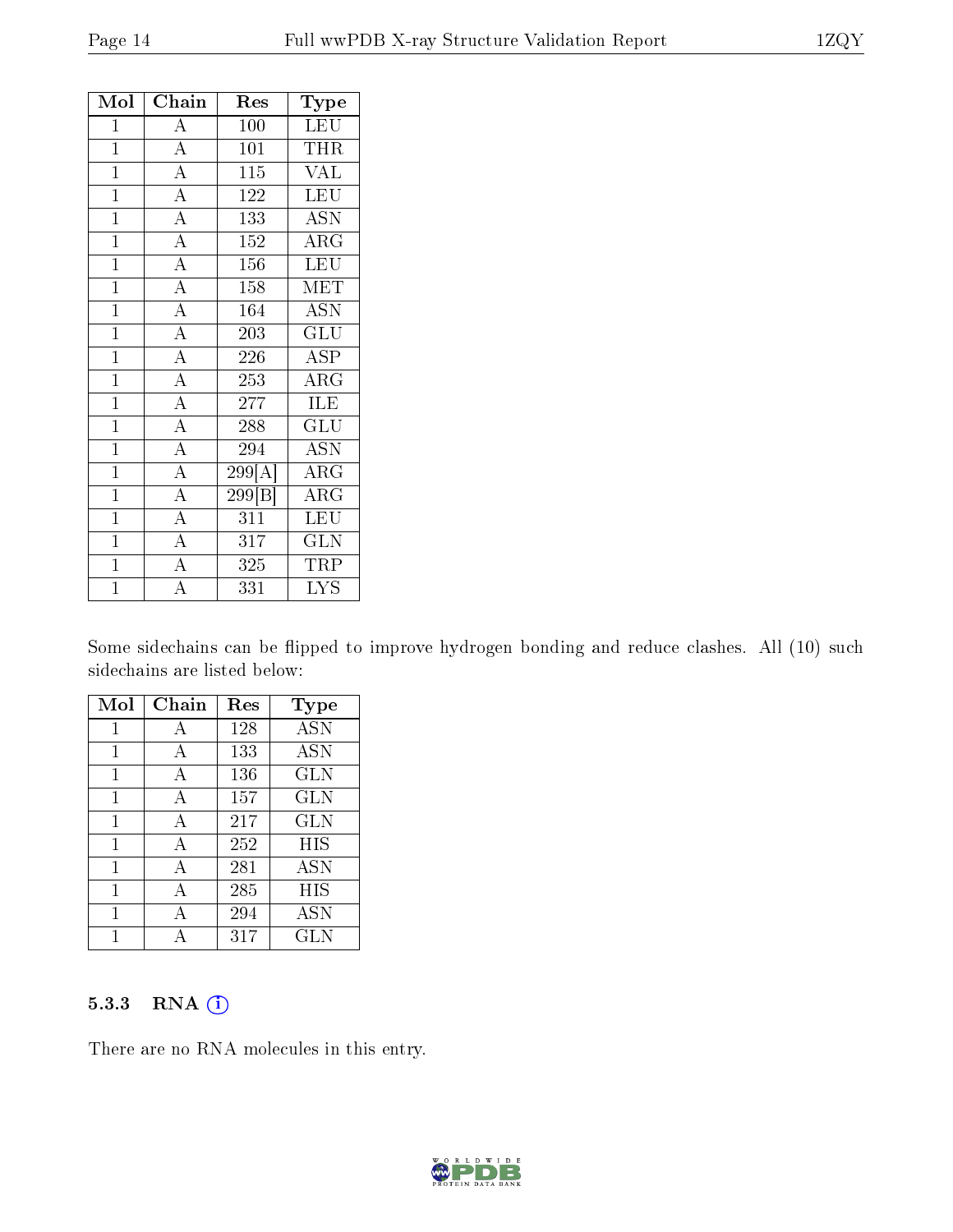#### 5.4 Non-standard residues in protein, DNA, RNA chains (i)

There are no non-standard protein/DNA/RNA residues in this entry.

#### 5.5 Carbohydrates (i)

There are no carbohydrates in this entry.

#### 5.6 Ligand geometry (i)

There are no ligands in this entry.

#### 5.7 [O](https://www.wwpdb.org/validation/2017/XrayValidationReportHelp#nonstandard_residues_and_ligands)ther polymers  $(i)$

There are no such residues in this entry.

#### 5.8 Polymer linkage issues (i)

There are no chain breaks in this entry.